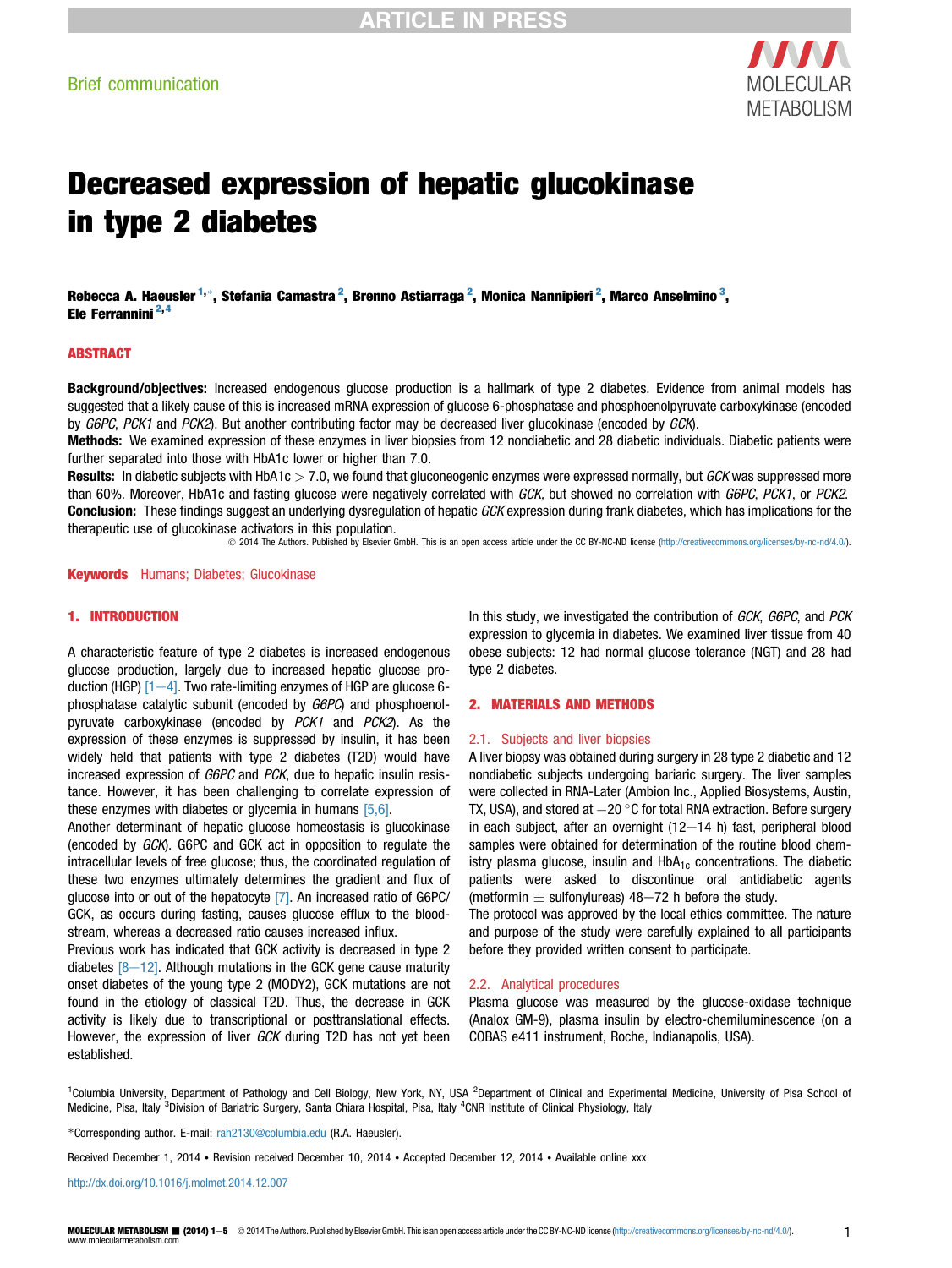### Brief communication

#### 2.3. Gene expression

RNA was extracted using Trizol (Life Technologies), cDNA was synthesized using reverse transcriptase (Applied Biosystems), and quantitative PCR was performed using SyBr Green (BioRad).

#### 2.4. Statistical analyses

Data are given as mean  $\pm$  SEM or median and [interquartile range]. Group differences were analyzed by Kruskall-Wallis and Mann-Whitney tests.  $P$  value  $< 0.05$  was considered statistically significant.

#### 3. RESULTS

#### 3.1. Patient characteristics

The anthropomorphic and metabolic characteristics of the patients are shown in Table 1. T2D patients for whom  $HbA_{1c}$  was available were further separated into two groups, those with  $HbA_{1c} < 7.0\%$  (53 mmol/ mol), and those  $>7.0\%$ . Diabetic patients were older than NGT subjects, and the high HbA<sub>1c</sub> group had lower average BMI than the other two groups.

#### 3.2. Glucokinase expression is reduced in T2D

In T2D patients overall, we identified a 43% reduction in GCK expression relative to NGT (0.57  $\pm$  0.09 vs 1.00  $\pm$  0.17,  $p = 0.028$ ). However, we saw no change in expression of G6PC, PCK1, or PCK2 (data not shown). When diabetic subjects were subdivided into  $HbA_{1c}$ categories, we found that the high  $HbA_{1c}$  group showed a substantial reduction in GCK compared to the NGT or low  $HbA_{1c}$  groups ([Figure 1](#page-2-0)A). There were no significant changes in G6PC, PCK1, or PCK2 expression among the three groups [\(Figure 1](#page-2-0)A). We also examined the glucose 6-phosphate transporter (encoded by SLC37A4), which was also not different between groups ([Figure 1](#page-2-0)A).

#### 3.3. Glucokinase expression is negatively correlated with  $HbA_{1c}$

Next we examined the association of gene expression with measures of glycemia. We found that GCK was significantly negatively correlated with  $HbA_{1c}$  and fasting glucose ([Figure 1](#page-2-0)B-C). In contrast, G6PC, PCK1, PCK2, and SLC37A4 were not associated with  $HbA_{1c}$ ([Figure 1D](#page-2-0)-G) or fasting glucose (data not shown). Overall, these data suggest that progressive worsening of glycemia in type 2 diabetes is significantly associated with suppression of GCK, but not with expression of other gluconeogenic enzymes.

#### 4. DISCUSSION

This study aimed to investigate contributors to the increase in HGP during diabetes. Consistent with prior reports, we find that liver

| <b>Table 1</b> $-$ Clinical characteristics.                                                                                                                                                                                                                           |                                                                                                  |                                                                                                              |                                                                                                   |                                                                                                              |
|------------------------------------------------------------------------------------------------------------------------------------------------------------------------------------------------------------------------------------------------------------------------|--------------------------------------------------------------------------------------------------|--------------------------------------------------------------------------------------------------------------|---------------------------------------------------------------------------------------------------|--------------------------------------------------------------------------------------------------------------|
|                                                                                                                                                                                                                                                                        | <b>NGT</b>                                                                                       | All T <sub>2</sub> D                                                                                         | T2D                                                                                               | T2D<br>HbA1c $<$ 7.0% HbA1c $>$ 7.0%                                                                         |
| $N$ (F/M)<br>Age (years)<br>BMI ( $kg/m2$ )<br>FPG (mmol/L)<br>FPI (pmol/L)<br>HbA <sub>1C</sub> $(\%)^a$                                                                                                                                                              | 12(12/0)<br>$39.5 \pm 2.5$<br>$50.4 \pm 2.1$<br>$5.24 \pm 0.21$<br>129.9 [45.5]<br>$5.8 \pm 0.2$ | 28 (7/21)<br>$51.2 \pm 1.3***$<br>$37.9 \pm 1.6***$<br>$10.46 + 0.74***$<br>119.1 [95.6]<br>$8.4 \pm 0.37**$ | 7(3/4)<br>48.4 $\pm$ 1.9**<br>$45.8 + 1.4$<br>$6.5\pm0.5^{\star}$<br>168.6 [89.3]<br>$6.3 + 0.2*$ | 17(3/14)<br>$50.9 \pm 1.9**$<br>$36.9 \pm 2.0***$<br>$11.9 \pm 0.95***$<br>111.6 [108.6]<br>$9.3 \pm 0.3***$ |
| *P < 0.05, **P < 0.01, ***P < 0.001 versus NGT and ${}^{8}P$ < 0.05, ${}^{85}P$ < 0.01,<br><sup>§§§</sup> P < 0.001 <i>vs</i> T2D HbA <sub>1c</sub> <7.0%, by Mann-Whitney test.<br><sup>a</sup> Available for 5 out of 12 NGT subjects and 24 out of 28 T2D patients. |                                                                                                  |                                                                                                              |                                                                                                   |                                                                                                              |

expression of gluconeogenic enzymes alone cannot explain this phenotype [\[5,6\].](#page-3-0) On the other hand, our data indicate that suppression of hepatic GCK in diabetes patients: (i) explains the decreased GCK activity observed in previous studies  $[8-12]$  $[8-12]$ , and (ii) contributes to hyperglycemia quantitatively. The fact that defective hepatic GCK is sufficient to impair glycogen synthesis and increase gluconeogenesis was previously established in studies of liver metabolism in MODY2 patients [\[13\].](#page-3-0) Moreover, it has been shown that restoration of hepatic GCK activity in Zucker diabetic fatty rats causes normalization of plasma glucose and suppression of endogenous glucose production [\[14\]](#page-3-0).

GCK is regulated by posttranslational and transcriptional mechanisms [\[7\].](#page-3-0) Posttranslational regulation by glucose occurs through the glucokinase regulatory protein, which binds to GCK and causes its nuclear sequestration and protein stabilization. Dissociation of the two proteins occurs at high glucose concentrations, causing cytoplasmic translocation and accelerated degradation of GCK [\[7,15\].](#page-3-0) One of the limitations of our study was the lack of sufficient tissue to perform immunoblots. However, we found compelling evidence that frank diabetes is associated with a disruption in the transcriptional control of  $GCK$ , which is carried out by insulin  $[16]$ . Major mediators of insulin's effect on GCK are the FOXO transcription factors. FOXOs are known for their role in promoting HGP during fasting [\[17\].](#page-3-0) Under normal conditions, FOXOs are inactivated by insulin, through AKTmediated phosphorylation and nuclear exclusion. Thus, a widely held explanation for excessive glucose production during diabetes is inappropriate activation of the hepatic FOXO pathway, due to insulin resistance. Two critical aspects of how FOXO promotes glucose production are by promoting  $G6PC$  [\[17\]](#page-3-0) and suppressing  $GCK$  [\[18](#page-3-0)– [21\].](#page-3-0) This suggests that activated FOXOs may be responsible for excessive GCK suppression in diabetes. Consistent with this possibility, FOXO target *IGFBP1* was significantly elevated in the high  $HDA_{1c}$ patients (data not shown). How, then, can we reconcile the fact that G6PC was not also elevated? One possible explanation is that FOXOs' effect on GCK is more potent than its effect on G6PC, as we have previously observed in mice [\[21\]](#page-3-0). It is also possible that posttranslational modifications of FOXO that are induced by hyperglycemia, such as acetylation, affect some targets more than others [\[22,23\]](#page-3-0).

In addition to its role in glucose homeostasis, hepatic GCK also plays a critical role in promoting de novo lipogenesis (DNL), a fact that has hindered the development of glucokinase activators as diabetes therapy  $[24]$ . Indeed, previous work has shown that liver  $GCK$ expression is positively associated with liver triglyceride content and a marker of DNL in humans [\[25\].](#page-3-0) Based on these findings, suppression of  $GCK -$  as we observed in our severely diabetic patients  $-$  might be expected to reduce lipogenic flux. This may seem paradoxical, as diabetic patients typically demonstrate hypertriglyceridemia. However, we observed no correlation of GCK to plasma triglyceride levels in our subjects (data not shown). A potential explanation is that DNL contributes to only a portion of circulating triglyceride levels  $[26-28]$  $[26-28]$ , the major fraction originating from reesterification of free fatty acids; the latter substrate circulates in increased amounts in type 2 diabetic patients due to insulin resistance of lipolysis [\[29,30\].](#page-4-0)

There has been a long-standing interest in developing antidiabetic glucokinase activators  $[24]$ . Given the narrow therapeutic window of these molecules, it may be important to increase our understanding of GCK dysregulation in the progression of T2D. This may be particularly valuable in designing individualized therapeutic regimens [\[4\].](#page-3-0)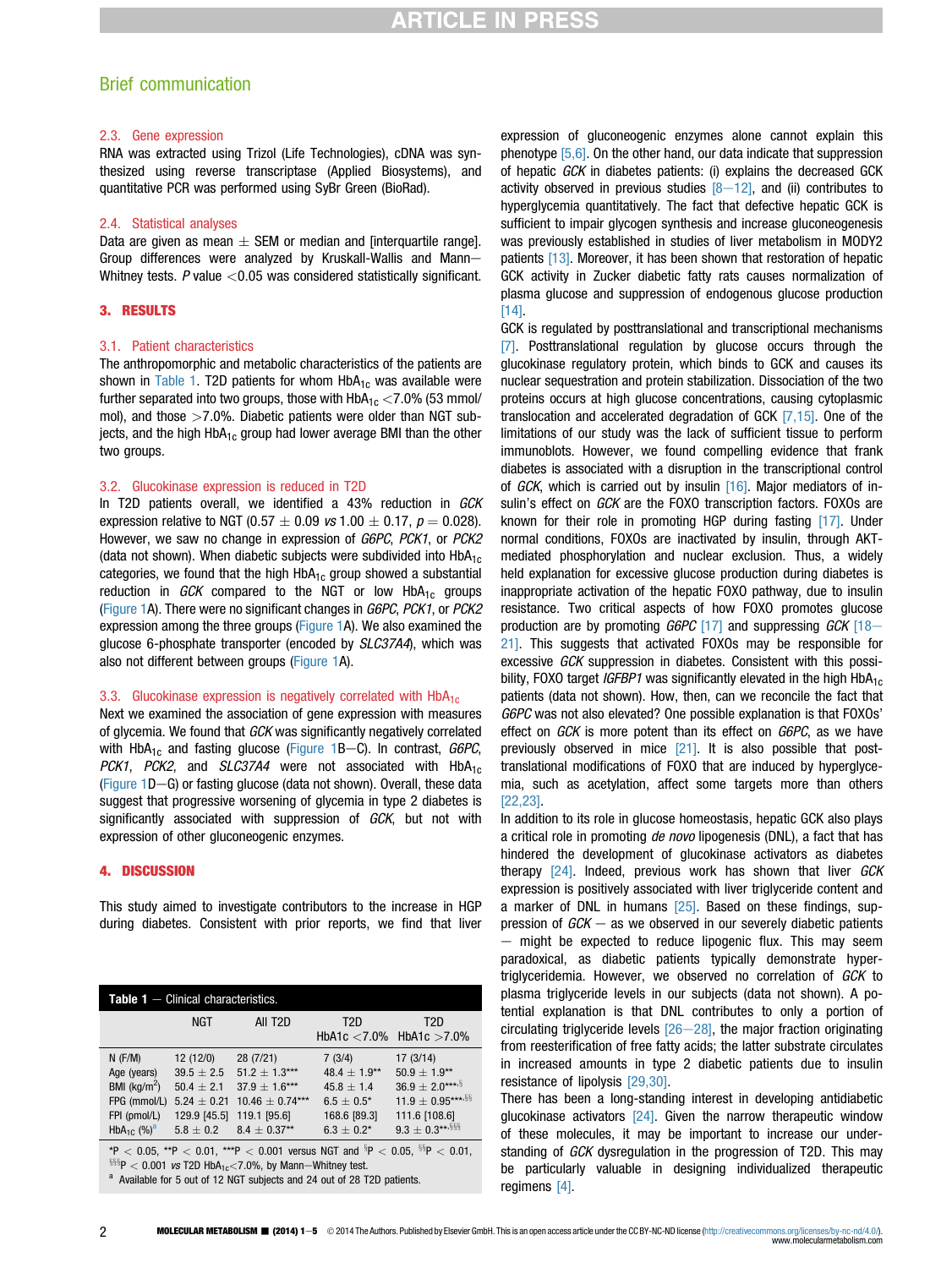

<span id="page-2-0"></span>

Figure 1: Liver biopsies. (A) Gene expression in subjects with normal glucose tolerance (NGT) (n = 12) or type 2 diabetes with HbA<sub>1c</sub>  $<$  7.0% (n = 7) or HbA<sub>1c</sub>  $>$  7.0% (n = 17).  $*p < 0.01$  vs NGT and  $\frac{\delta s}{p} < 0.01$  vs T2D HbA<sub>1c</sub> < 7.0%, by Mann-Whitney test. (B-G) Correlations between gene expression and HbA<sub>1c</sub> or fasting glucose levels.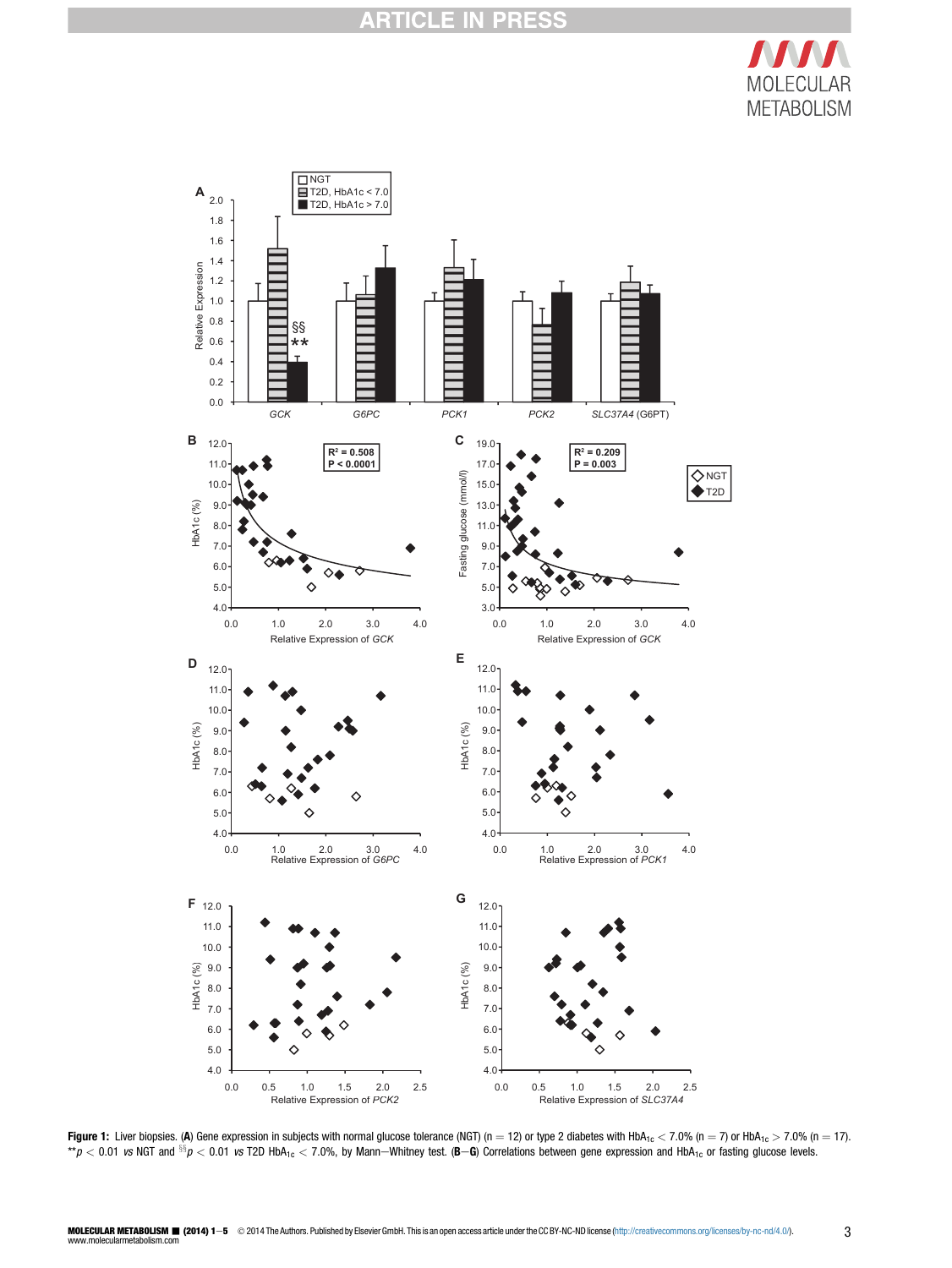## <span id="page-3-0"></span>Brief communication

#### ACKNOWLEDGMENTS

R.A.H. designed and implemented experiments, analyzed data, and wrote the manuscript. S.C., B.A., M.N., and M.A. performed experiments, contributed to discussions, and edited the manuscript. E.F. designed experiment, analyzed data, and edited the manuscript. R.A.H. and E.F. are the guarantors of this work and, as such, had full access to all the data in the study and take responsibility for the integrity of the data and the accuracy of the data analysis.

E.F. has served as a speaker and consultant for Boehringer Ingelheim, Merck, Sanofi, Eli Lilly and Company, Johnson & Johnson, Astellas, Daiichi Sankyo, Bristol Myers Squibb/AstraZeneca, and Novartis. No other potential conflicts of interest relevant to this article were reported.

The authors would like to acknowledge the technical assistance of J. Lee. This work was supported by the U.S. National Institute of Health grant HL111206 (to R.A.H.) the Italian Ministry for University and Research (MIUR 2010329EKE).

#### CONFLICT OF INTEREST

#### None declared.

#### **REFERENCES**

- [1] [Boden, G., Chen, X., Stein, T.P., 2001. Gluconeogenesis in moderately and](http://refhub.elsevier.com/S2212-8778(14)00208-7/sref1) [severely hyperglycemic patients with type 2 diabetes mellitus. American](http://refhub.elsevier.com/S2212-8778(14)00208-7/sref1) [Journal of Physiology. Endocrinology and Metabolism 280:E23](http://refhub.elsevier.com/S2212-8778(14)00208-7/sref1)-[E30](http://refhub.elsevier.com/S2212-8778(14)00208-7/sref1).
- [2] [Basu, R., Barosa, C., Jones, J., Dube, S., Carter, R., Basu, A., et al., 2013.](http://refhub.elsevier.com/S2212-8778(14)00208-7/sref2) [Pathogenesis of prediabetes: role of the liver in isolated fasting hyperglycemia](http://refhub.elsevier.com/S2212-8778(14)00208-7/sref2) [and combined fasting and postprandial hyperglycemia. The Journal of Clinical](http://refhub.elsevier.com/S2212-8778(14)00208-7/sref2) [Endocrinology and Metabolism 98:E409](http://refhub.elsevier.com/S2212-8778(14)00208-7/sref2)-[E417](http://refhub.elsevier.com/S2212-8778(14)00208-7/sref2).
- [3] [Gastaldelli, A., Toschi, E., Pettiti, M., Frascerra, S., Quinones-Galvan, A.,](http://refhub.elsevier.com/S2212-8778(14)00208-7/sref3) [Sironi, A.M., et al., 2001. Effect of physiological hyperinsulinemia on gluco](http://refhub.elsevier.com/S2212-8778(14)00208-7/sref3)[neogenesis in nondiabetic subjects and in type 2 diabetic patients. Diabetes](http://refhub.elsevier.com/S2212-8778(14)00208-7/sref3) [50:1807](http://refhub.elsevier.com/S2212-8778(14)00208-7/sref3)-[1812](http://refhub.elsevier.com/S2212-8778(14)00208-7/sref3).
- [4] [Rizza, R.A., 2010. Pathogenesis of fasting and postprandial hyperglycemia in](http://refhub.elsevier.com/S2212-8778(14)00208-7/sref4) [type 2 diabetes: implications for therapy. Diabetes 59:2697](http://refhub.elsevier.com/S2212-8778(14)00208-7/sref4)-[2707.](http://refhub.elsevier.com/S2212-8778(14)00208-7/sref4)
- [5] [Konopelska, S., Kienitz, T., Quinkler, M., 2011. Downregulation of hepatic](http://refhub.elsevier.com/S2212-8778(14)00208-7/sref5) [glucose-6-phosphatase-alpha in patients with hepatic steatosis. Obesity \(Silver](http://refhub.elsevier.com/S2212-8778(14)00208-7/sref5) [Spring\) 19:2322](http://refhub.elsevier.com/S2212-8778(14)00208-7/sref5)-[2326](http://refhub.elsevier.com/S2212-8778(14)00208-7/sref5).
- [6] [Samuel, V.T., Beddow, S.A., Iwasaki, T., Zhang, X.M., Chu, X., Still, C.D., et al.,](http://refhub.elsevier.com/S2212-8778(14)00208-7/sref6) [2009. Fasting hyperglycemia is not associated with increased expression of](http://refhub.elsevier.com/S2212-8778(14)00208-7/sref6) [PEPCK or G6Pc in patients with type 2 diabetes. Proceedings of the National](http://refhub.elsevier.com/S2212-8778(14)00208-7/sref6) [Academy of Sciences of the United States of America 106:12121](http://refhub.elsevier.com/S2212-8778(14)00208-7/sref6)-[12126.](http://refhub.elsevier.com/S2212-8778(14)00208-7/sref6)
- [7] [Agius, L., 2008. Glucokinase and molecular aspects of liver glycogen meta](http://refhub.elsevier.com/S2212-8778(14)00208-7/sref7)[bolism. Biochemical Journal 414:1](http://refhub.elsevier.com/S2212-8778(14)00208-7/sref7)-[18](http://refhub.elsevier.com/S2212-8778(14)00208-7/sref7).
- [8] [Caro, J.F., Triester, S., Patel, V.K., Tapscott, E.B., Frazier, N.L., Dohm, G.L.,](http://refhub.elsevier.com/S2212-8778(14)00208-7/sref8) [1995. Liver glucokinase: decreased activity in patients with type II diabetes.](http://refhub.elsevier.com/S2212-8778(14)00208-7/sref8) [Hormone and Metabolic Research](http://refhub.elsevier.com/S2212-8778(14)00208-7/sref8)  $=$  [Hormon- und Stoffwechselforschung](http://refhub.elsevier.com/S2212-8778(14)00208-7/sref8)  $=$ [Hormones et metabolisme 27:19](http://refhub.elsevier.com/S2212-8778(14)00208-7/sref8)-[22](http://refhub.elsevier.com/S2212-8778(14)00208-7/sref8).
- [9] [Clore, J.N., Stillman, J., Sugerman, H., 2000. Glucose-6-phosphatase](http://refhub.elsevier.com/S2212-8778(14)00208-7/sref9) flux [in vitro is increased in type 2 diabetes. Diabetes 49:969](http://refhub.elsevier.com/S2212-8778(14)00208-7/sref9)-[974](http://refhub.elsevier.com/S2212-8778(14)00208-7/sref9).
- [10] [Ferris, S.A., 1964. Hepatic glucokinase activity in human diabetics and non](http://refhub.elsevier.com/S2212-8778(14)00208-7/sref10)[diabetics. Metabolism 13:1478](http://refhub.elsevier.com/S2212-8778(14)00208-7/sref10)-[1481](http://refhub.elsevier.com/S2212-8778(14)00208-7/sref10).
- [11] [Basu, A., Basu, R., Shah, P., Vella, A., Johnson, C.M., Jensen, M., et al., 2001.](http://refhub.elsevier.com/S2212-8778(14)00208-7/sref11) [Type 2 diabetes impairs splanchnic uptake of glucose but does not alter in](http://refhub.elsevier.com/S2212-8778(14)00208-7/sref11)[testinal glucose absorption during enteral glucose feeding: additional evidence](http://refhub.elsevier.com/S2212-8778(14)00208-7/sref11) for a defect in hepatic glucokinase activity. Diabetes  $50:1351-1362$ .
- [12] [Basu, A., Basu, R., Shah, P., Vella, A., Johnson, C.M., Nair, K.S., et al., 2000.](http://refhub.elsevier.com/S2212-8778(14)00208-7/sref12) [Effects of type 2 diabetes on the ability of insulin and glucose to regulate](http://refhub.elsevier.com/S2212-8778(14)00208-7/sref12) [splanchnic and muscle glucose metabolism: evidence for a defect in hepatic](http://refhub.elsevier.com/S2212-8778(14)00208-7/sref12) [glucokinase activity. Diabetes 49:272](http://refhub.elsevier.com/S2212-8778(14)00208-7/sref12)-[283](http://refhub.elsevier.com/S2212-8778(14)00208-7/sref12).
- [13] [Velho, G., Petersen, K.F., Perseghin, G., Hwang, J.H., Rothman, D.L.,](http://refhub.elsevier.com/S2212-8778(14)00208-7/sref13) [Pueyo, M.E., et al., 1996. Impaired hepatic glycogen synthesis in glucokinase](http://refhub.elsevier.com/S2212-8778(14)00208-7/sref13)defi[cient \(MODY-2\) subjects. The Journal of Clinical Investigation 98:1755](http://refhub.elsevier.com/S2212-8778(14)00208-7/sref13)-[1761.](http://refhub.elsevier.com/S2212-8778(14)00208-7/sref13)
- [14] [Torres, T.P., Catlin, R.L., Chan, R., Fujimoto, Y., Sasaki, N., Printz, R.L., et al.,](http://refhub.elsevier.com/S2212-8778(14)00208-7/sref14) [2009. Restoration of hepatic glucokinase expression corrects hepatic glucose](http://refhub.elsevier.com/S2212-8778(14)00208-7/sref14) fl[ux and normalizes plasma glucose in zucker diabetic fatty rats. Diabetes 58:](http://refhub.elsevier.com/S2212-8778(14)00208-7/sref14) [78](http://refhub.elsevier.com/S2212-8778(14)00208-7/sref14)-86
- [15] Ueta, K., O'[Brien, T.P., McCoy, G.A., Kim, K., Healey, E.C., Farmer, T.D., et al.,](http://refhub.elsevier.com/S2212-8778(14)00208-7/sref15) [2014. Glucotoxicity targets hepatic glucokinase in Zucker diabetic fatty rats, a](http://refhub.elsevier.com/S2212-8778(14)00208-7/sref15) [model of type 2 diabetes associated with obesity. American Journal of](http://refhub.elsevier.com/S2212-8778(14)00208-7/sref15) [Physiology. Endocrinology and Metabolism 306:E1225](http://refhub.elsevier.com/S2212-8778(14)00208-7/sref15)-[E1238](http://refhub.elsevier.com/S2212-8778(14)00208-7/sref15).
- [16] [Iynedjian, P.B., Marie, S., Gjinovci, A., Genin, B., Deng, S.P., Buhler, L., et al.,](http://refhub.elsevier.com/S2212-8778(14)00208-7/sref16) [1995. Glucokinase and cytosolic phosphoenolpyruvate carboxykinase \(GTP\) in](http://refhub.elsevier.com/S2212-8778(14)00208-7/sref16) [the human liver. Regulation of gene expression in cultured hepatocytes. The](http://refhub.elsevier.com/S2212-8778(14)00208-7/sref16) [Journal of Clinical Investigation 95:1966](http://refhub.elsevier.com/S2212-8778(14)00208-7/sref16)-[1973](http://refhub.elsevier.com/S2212-8778(14)00208-7/sref16).
- [17] [Lin, H.V., Accili, D., 2011. Hormonal regulation of hepatic glucose production](http://refhub.elsevier.com/S2212-8778(14)00208-7/sref17) in health and disease. Cell Metabolism  $14:9-19$ .
- [18] [Hirota, K., Sakamaki, J., Ishida, J., Shimamoto, Y., Nishihara, S., Kodama, N.,](http://refhub.elsevier.com/S2212-8778(14)00208-7/sref18) [et al., 2008. A combination of HNF-4 and Foxo1 is required for reciprocal](http://refhub.elsevier.com/S2212-8778(14)00208-7/sref18) [transcriptional regulation of glucokinase and glucose-6-phosphatase genes in](http://refhub.elsevier.com/S2212-8778(14)00208-7/sref18) [response to fasting and feeding. The Journal of Biological Chemistry 283:](http://refhub.elsevier.com/S2212-8778(14)00208-7/sref18) [32432](http://refhub.elsevier.com/S2212-8778(14)00208-7/sref18)-32441
- [19] [Xiong, X., Tao, R., DePinho, R.A., Dong, X.C., 2013. Deletion of hepatic FoxO1/](http://refhub.elsevier.com/S2212-8778(14)00208-7/sref19) 3/4 genes in mice signifi[cantly impacts on glucose metabolism through](http://refhub.elsevier.com/S2212-8778(14)00208-7/sref19) [downregulation of gluconeogenesis and upregulation of glycolysis. PLoS One](http://refhub.elsevier.com/S2212-8778(14)00208-7/sref19) [8:e74340](http://refhub.elsevier.com/S2212-8778(14)00208-7/sref19).
- [20] [Zhang, W., Patil, S., Chauhan, B., Guo, S., Powell, D.R., Le, J., et al., 2006.](http://refhub.elsevier.com/S2212-8778(14)00208-7/sref20) [FoxO1 regulates multiple metabolic pathways in the liver: effects on gluco](http://refhub.elsevier.com/S2212-8778(14)00208-7/sref20)[neogenic, glycolytic, and lipogenic gene expression. The Journal of Biological](http://refhub.elsevier.com/S2212-8778(14)00208-7/sref20) [Chemistry 281:10105](http://refhub.elsevier.com/S2212-8778(14)00208-7/sref20)-[10117](http://refhub.elsevier.com/S2212-8778(14)00208-7/sref20).
- [21] [Haeusler, R.A., Hartil, K., Vaitheesvaran, B., Arrieta-Cruz, I., Knight, C.M.,](http://refhub.elsevier.com/S2212-8778(14)00208-7/sref21) [Cook, J.R., et al., 2014. Integrated control of hepatic lipogenesis versus](http://refhub.elsevier.com/S2212-8778(14)00208-7/sref21) [glucose production requires FoxO transcription factors. Nature Communica](http://refhub.elsevier.com/S2212-8778(14)00208-7/sref21)[tions 5:5190](http://refhub.elsevier.com/S2212-8778(14)00208-7/sref21).
- [22] [Banks, A.S., Kim-Muller, J.Y., Mastracci, T.L., Ko](http://refhub.elsevier.com/S2212-8778(14)00208-7/sref22)fler, N.M., Qiang, L., [Haeusler, R.A., et al., 2011. Dissociation of the glucose and lipid regulatory](http://refhub.elsevier.com/S2212-8778(14)00208-7/sref22) [functions of FoxO1 by targeted knockin of acetylation-defective alleles in mice.](http://refhub.elsevier.com/S2212-8778(14)00208-7/sref22) [Cell Metabolism 14:587](http://refhub.elsevier.com/S2212-8778(14)00208-7/sref22)-[597.](http://refhub.elsevier.com/S2212-8778(14)00208-7/sref22)
- [23] [Haeusler, R.A., Han, S., Accili, D., 2010. Hepatic FoxO1 ablation exacerbates](http://refhub.elsevier.com/S2212-8778(14)00208-7/sref23) [lipid abnormalities during hyperglycemia. The Journal of Biological Chemistry](http://refhub.elsevier.com/S2212-8778(14)00208-7/sref23) [285:26861](http://refhub.elsevier.com/S2212-8778(14)00208-7/sref23)-[26868.](http://refhub.elsevier.com/S2212-8778(14)00208-7/sref23)
- [24] [Matschinsky, F.M., 2013. GKAs for diabetes therapy: why no clinically useful](http://refhub.elsevier.com/S2212-8778(14)00208-7/sref24) [drug after two decades of trying? Trends in Pharmacological Sciences 34:90](http://refhub.elsevier.com/S2212-8778(14)00208-7/sref24)-[99](http://refhub.elsevier.com/S2212-8778(14)00208-7/sref24).
- [25] [Peter, A., Stefan, N., Cegan, A., Walenta, M., Wagner, S., Konigsrainer, A.,](http://refhub.elsevier.com/S2212-8778(14)00208-7/sref25) [et al., 2011. Hepatic glucokinase expression is associated with lipogenesis](http://refhub.elsevier.com/S2212-8778(14)00208-7/sref25) [and fatty liver in humans. The Journal of Clinical Endocrinology and Meta](http://refhub.elsevier.com/S2212-8778(14)00208-7/sref25)[bolism 96:E1126](http://refhub.elsevier.com/S2212-8778(14)00208-7/sref25)-[E1130](http://refhub.elsevier.com/S2212-8778(14)00208-7/sref25).
- [26] [Schwarz, J.M., Linfoot, P., Dare, D., Aghajanian, K., 2003. Hepatic de novo](http://refhub.elsevier.com/S2212-8778(14)00208-7/sref26) [lipogenesis in normoinsulinemic and hyperinsulinemic subjects consuming](http://refhub.elsevier.com/S2212-8778(14)00208-7/sref26) [high-fat, low-carbohydrate and low-fat, high-carbohydrate isoenergetic diets.](http://refhub.elsevier.com/S2212-8778(14)00208-7/sref26) [American Journal of Clinical Nutrition 77:43](http://refhub.elsevier.com/S2212-8778(14)00208-7/sref26)-[50](http://refhub.elsevier.com/S2212-8778(14)00208-7/sref26).
- [27] [Vedala, A., Wang, W., Neese, R.A., Christiansen, M.P., Hellerstein, M.K., 2006.](http://refhub.elsevier.com/S2212-8778(14)00208-7/sref27) [Delayed secretory pathway contributions to VLDL-triglycerides from plasma](http://refhub.elsevier.com/S2212-8778(14)00208-7/sref27) [NEFA, diet, and de novo lipogenesis in humans. The Journal of Lipid Research](http://refhub.elsevier.com/S2212-8778(14)00208-7/sref27) [47:2562](http://refhub.elsevier.com/S2212-8778(14)00208-7/sref27)-[2574.](http://refhub.elsevier.com/S2212-8778(14)00208-7/sref27)
- [28] [Barrows, B.R., Parks, E.J., 2006. Contributions of different fatty acid sources](http://refhub.elsevier.com/S2212-8778(14)00208-7/sref28) [to very low-density lipoprotein-triacylglycerol in the fasted and fed states. The](http://refhub.elsevier.com/S2212-8778(14)00208-7/sref28) [Journal of Clinical Endocrinology and Metabolism 91:1446](http://refhub.elsevier.com/S2212-8778(14)00208-7/sref28)-[1452](http://refhub.elsevier.com/S2212-8778(14)00208-7/sref28).